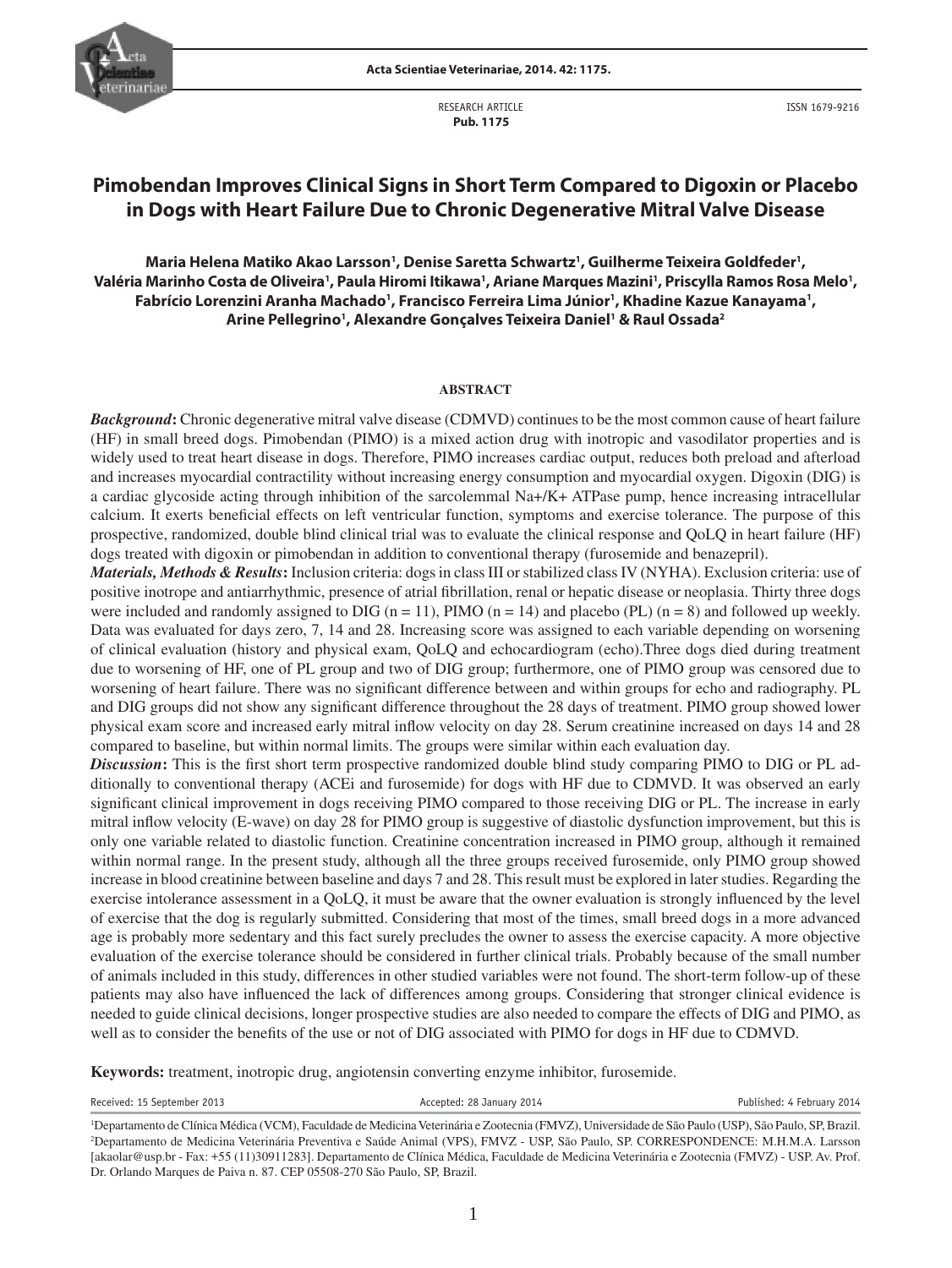# **INTRODUCTION**

Pimobendan (PIMO) is a mixed action drug with inotropic and vasodilator properties and is widely used to treat heart disease in dogs [3,7]. It is a benzidazole-pyridazinone derived that exerts effect by combining inotropic and vasodilator calcium sensitization to troponin C and inhibition of phosphodiesterase [3,17]. Therefore, PIMO increases cardiac output, reduces both preload and afterload and increases myocardial contractility without increasing energy consumption and myocardial oxygen [11]. Its use has shown good results in dogs with myxomatous mitral valve [11,12] and in dogs with dilated cardiomyopathy [14]. Digoxin (DIG) is a cardiac glycoside acting through inhibition of the sarcolemmal Na+/K+ ATPase pump, hence increasing intracellular calcium. It exerts beneficial effects on left ventricular function, symptoms and exercise tolerance [13]. Some clinical studies have shown that PIMO leads to clinical improvement as well as of quality of life (QoLQ), but mostly, the comparison was made with placebo or benazepril, and not with another positive inotrope. Thus, the aim of this study was the clinical evaluation and quality of life questionnaire (QoLQ) as well as systolic arterial blood pressure (SAP), electrocardiography (ECG), echocardiography (ECHO), thoracic radiography, hematological and biochemical parameters in dogs with HF caused by CDMVD (associated or not with tricuspid insufficiency without right ventricular failure signs), submitted to conventional therapy (ACEi, furosemide), with and without DIG compared to conventional therapy associated to PIMO.

## **MATERIALS AND METHODS**

This study was performed between November 2009 and November 2011 at the Veterinary Medical Teaching Hospital, School of Veterinary Medicine and Animal Science, University of São Paulo and at PROVET Laboratory of Hormone Testing. The owners of the dogs used in this study were informed about the research study proceedings, who signed a consent and commitment form.

A prospective, randomized, double-blinded, placebo-controlled study was conducted. Small breed dogs (up to 15 kg), independent of gender, age and breed definition, with HF clinical signs were assessed by anamnesis, physical exam (PE), ECG<sup>1</sup>, thoracic radiography<sup>2</sup>, ECHO<sup>3</sup>, systolic arterial blood pressure (SAP)<sup>4</sup> hematological and biochemical profile, as well as electrolytes determination<sup>5</sup> and thyroid function evaluation (free T4 and canine TSH)<sup>6</sup>.

Patients were classified according to New York Heart Association (NYHA) [10], based on clinical exam. Only those in class III (having shown at least one episode of HF decompensation) were included in the study. Any patients showing signs of infection, endocrine diseases, hepatic changes or renal disease were excluded.

Information regarding anamnesis and physical exam were assigned a score to allow a more objective assessment.

For anamnesis, the information considered was: cough (0=absent, 1=mild to moderate and 2=severe), lethargy/willingness to exercise (0=absent, 1=mild to moderate and 2=severe), exercise intolerance (0=absent, 1=mild to moderate and 2=severe), and dyspnea (0=absent, 1=mild to moderate and 2=severe). The presence of seizure, syncope, presyncope, cyanosis, ascites and limbs edema were also considered (0=absent and 1=present). Anamnesis score varied from zero to 14.

Physical exam (PE) parameters were: general appearance (0=good, 1=regular and 2=compromised/ bad); respiratory pattern (0=eupneic, 1=tachypneic and 2=dyspneic); hydration status (0=adequate/normal and 1=dehydrated); mucous membranes (0=normal, 1=pale and  $2=$ cyanotic), capillary refill time (CRT) (0=normal and 1=prolonged); femoral pulse (0=normokinetic, 1=hyperkinetic and 2=hypokinetic); cardiac rhythm  $(0=regular and 1=irregular)$ ; cardiac sounds  $(0=nor-1)$ mophonesis, 1=hyperphonesis and 2=hypophonesis); cardiac murmur grade varying from 1 to 6 based on Friedman's scale) and, pulmonar auscultation (0=no alteration, 1=focal crackles and 2=generalized crackles). PE score varied from zero to 27.

A QoLQ questionnaire was also used [11]. QoLQ assessed: exercise tolerance (0=very good, 1= good, 2=moderate, 3=bad and 4=very bad); cough (0=absent, 1=occasional, 2=frequent and 3=persistent); respiratory effort (0=normal, 1=mildly increased, 2=hard to breath and 3="shortness of breath"; appetite, (0=increased, 1=normal, 2=decreased and 3=anorexia); mental status (0=alert and responsive, 1=mildly decreased, 2=depressed and 3=little responsive); attitude (0=increased, 1=unaltered and 2=decreased; physical activity (0=good, 1=moderate, 2=decreased, 3=minimal and 4=incapacitated. QoLQ score varied from zero to 22.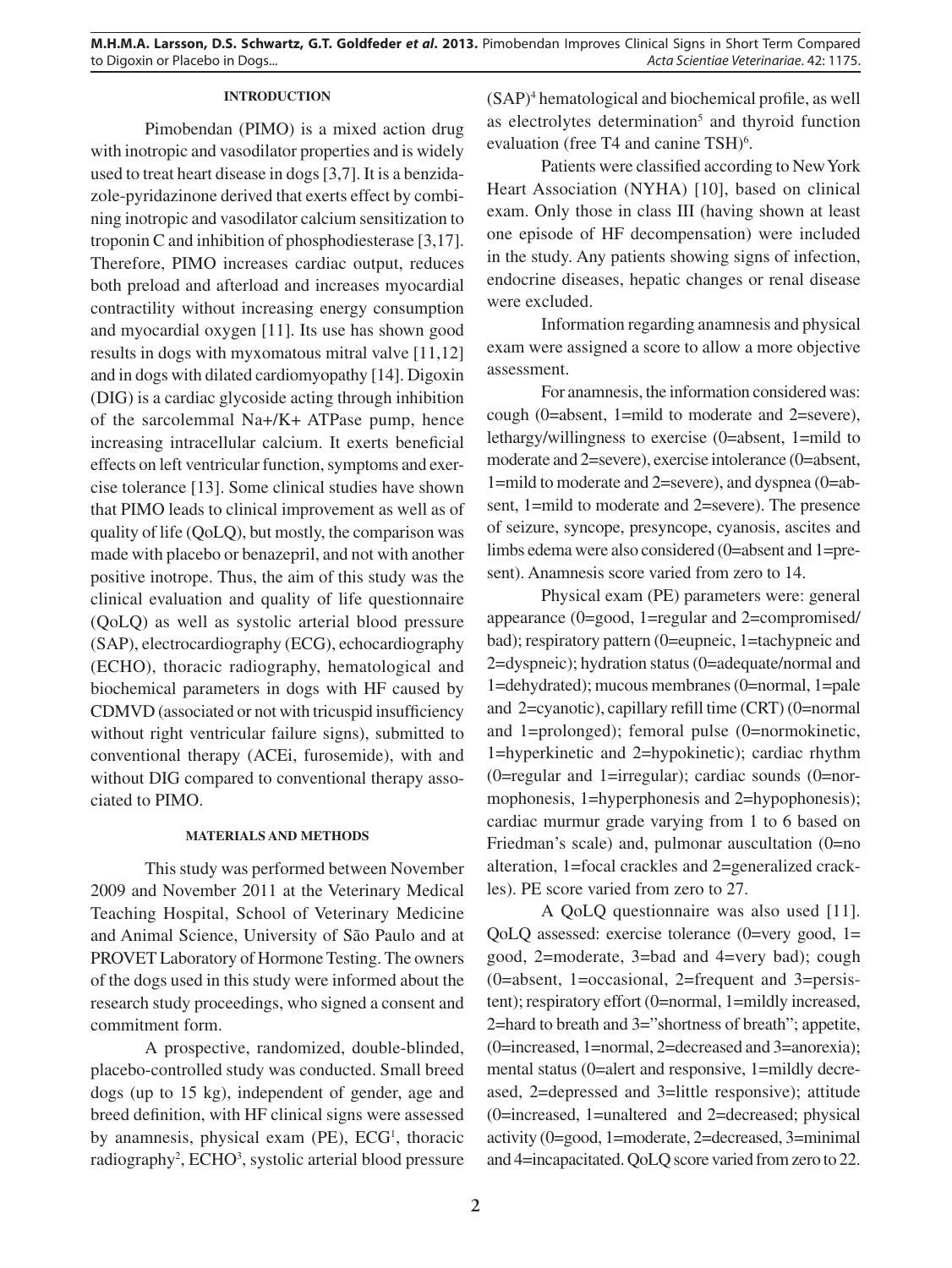ECG was evaluated based on Tilley [21]. Thoracic radiography was evaluated by Vertebral Heart Size (VHS) according to Buchanan and Bücheler [6], as well as for presence of congestion/edema. SAP was performed by non invasive technique, by Doppler method, as proposed by Brown *et al*. [5] and Ware [22].

Echocardiographic examinations were performed according to the American Society of Echocardiography (ASE) recommendations [2]. The M-mode parameters evaluated were as follows: thickness of the interventricular septum in diastole (IVSd); thickness of the left ventricular free wall in diastole (LVWd); ratio between IVSd and LVWd (septum/wall ratio); internal diameter of the left ventricular cavity in diastole (LVDd); internal diameter of the cavity of the left ventricle in systole (LVDs); left ventricular ejection fraction (LVEF); fractional shortening (FS); heart rate (HR); aortic root (Ao); left atrium (LA); ratio between the aortic root and left atrium measurements (Ao/LA). Three measurements were performed for each echocardiographic parameter, and the mean of the three values was considered for analysis.

Hematological and biochemical profile (liver enzymes, renal function and electrolytes), free  $T<sub>4</sub>$ (dialysis) and canine TSH were also performed.

This was a double-blinded study and only two collaborators were responsible for dispensing of drugs. Randomization was performed by drawing lots and just these collaborators knew which medication was used.

Dogs were followed up for four weeks (28 days). Clinical evaluation (anamnesis, PE and QoLQ), ECG, ECHO, SAP, laboratory evaluation were performed on baseline (day zero), and then on days 7, 14 and 28 of therapy. Thoracic radiography was performed on baseline and day 28, and thyroid test  $(T_4$  and TSH) only on baseline.

The medications and doses used according to the group assignment were: ACEi (benazepril)<sup>7</sup> 0.5 mg/kg SID, PO; furosemide<sup>8</sup> 2.0 mg/kg BID or TID, PO; DIG<sup>9</sup> 0.003 to 0.008 mg/kg BID, PO; PIMO<sup>10</sup> 0.2 mg/kg BID, PO, 1 h before meal. PIMO was remanipulated<sup>11</sup> with Vetmedin®, sorbitol and potassium sorbate. PL containing sorbitol and potassium sorbate was manipulated<sup>11</sup>. All drugs evaluated (DIG, PIMO and PL) were compounded in liquid presentation from original commercial available formulations in order to ensure treatment blindness.

When death or need for further treatment intervention that forced label opening occurred, scores were considered as maximum for the following evaluations, as an intention to treat design.

Shapiro-Wilk test was used to assess normality of distribution. Within group analysis was performed by Repeated measures ANOVA followed by Tukey- -Kramer as post hoc test (for parametric data) and Friedman's test followed by Dunn for nonparametric data. For comparison between groups, ANOVA was used followed by Tukey as post hoc test for parametric data and Kruskal-Wallis followed by Dunn for nonparametric data. Significance was considered when  $P \leq$ 0.05. Statistical analysis was performed using commercial available software (GraphPad InStat 3 version 3.05, GraphPad Software, San Diego, California, USA).

# **RESULTS**

Forty nine animals were screened, but 16 were excluded with different diagnosis or incident comorbidities: pancreatitis (1), absence of edema and congestion (2), urolithiasis (1), abdominal neoplasia (2), death from heart failure before ECHO exam (3), liver disorders (1), breast cancer (1), epilepsy (1), atrioventricular block (1), dog owner was sick (1) and because ECHO machine broke during study (2).

Thirty three dogs were included in the study, and were randomly allocated to three groups: group PL: 8 dogs treated with ACEi (benazepril), furosemide and PL; group DIG: 11 dogs treated with ACEi (benazepril), furosemide and DIG; group PIMO: 14 dogs treated with ACEi (benazepril), furosemide and PIMO (Table 1).

For the comparison between groups, within each moment (Day 0 vs Day 7 vs Day 14 vs Day 28), the groups were similar for all the variables studied. At day 28, there was a significant difference among groups for physical exam score  $(P = 0.02)$ , but it was not possible to identify the difference after the post hoc test.

For comparison among moments within each group, PL and DIG groups did not show any significant difference throughout the 28 days of treatment. For PIMO group, anamnesis score decreased on day 14 compared to baseline, but the difference did not reach significance at day 28. PIMO group showed lower physical exam score on day 28 ( $P < 0.05$ ). Quality of life questionnaire score was significantly lower on day 7, but this difference did not reach significance on days 14 and 28.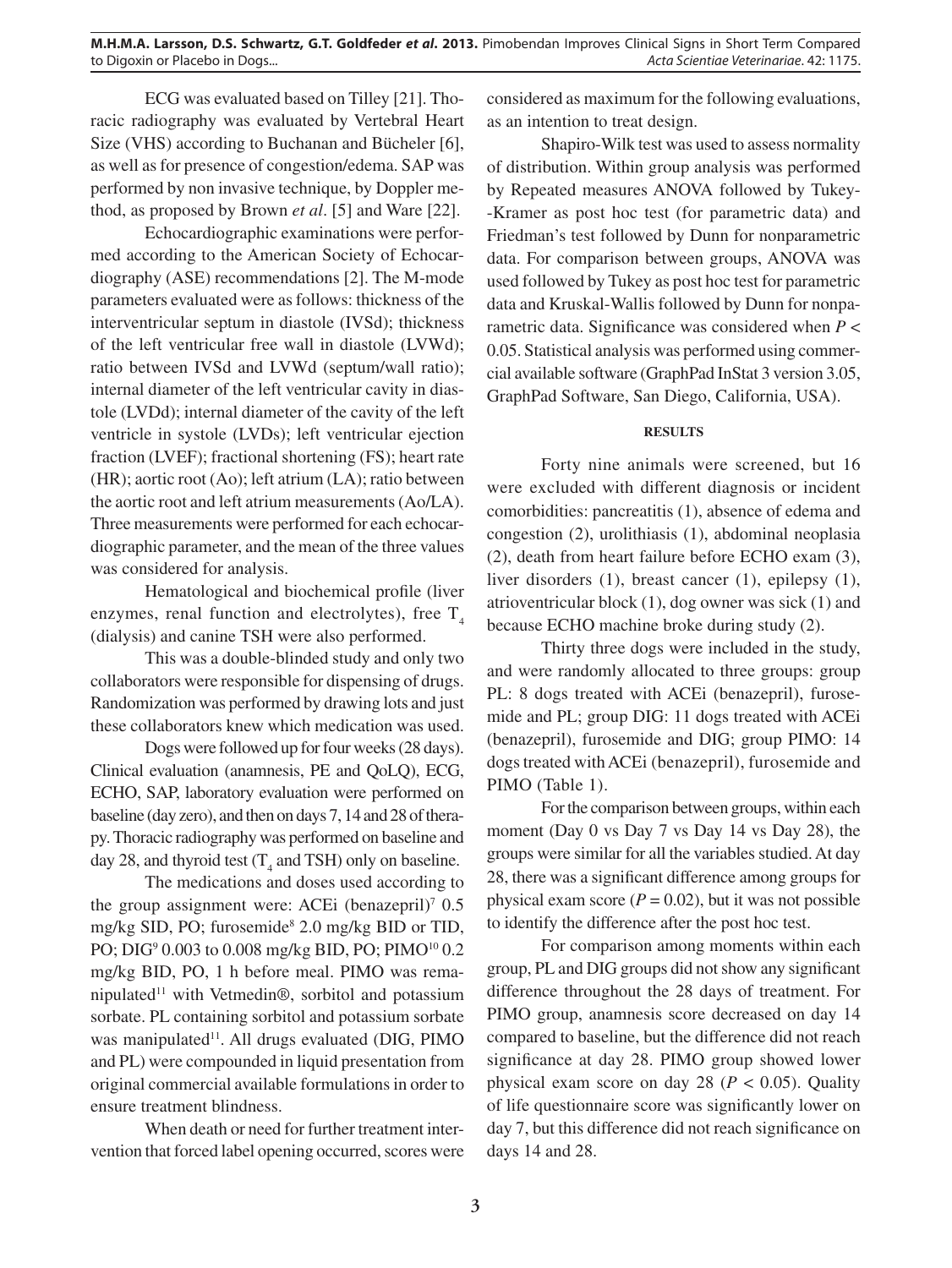# **M.H.M.A. Larsson, D.S. Schwartz, G.T. Goldfeder** *et al***. 2013.** Pimobendan Improves Clinical Signs in Short Term Compared to Digoxin or Placebo in Dogs... **Acta Scientiae Veterinariae. 42: 1175.** Acta Scientiae Veterinariae. 42: 1175.

There was an increase in early mitral inflow velocity (E-wave) on day 28 for PIMO group. There was a significant difference among groups for urea concentration, but the difference was not apparent after

pos hoc test. Creatinine concentration increased on days 14 and 28 compared to baseline for PIMO group, although remaining within reference range for 13 out of 14 dogs, with slight increase in one dog (Table 2).

|                  | Groups Descriptions |                           |                       |                     |  |  |  |
|------------------|---------------------|---------------------------|-----------------------|---------------------|--|--|--|
| Parameter        | PL group $(n=8)$    | $\text{DIG}$ group (n=11) | PIMO group $(n=14)$   | ALL groups $(n=33)$ |  |  |  |
| Died             | $1(12.5\%)$         | $2(18.2\%)$               | $\boldsymbol{0}$      | $3(9.1\%)$          |  |  |  |
| Censored         | $\overline{0}$      | $\theta$                  | $1(7.1\%)$            | 1(3%)               |  |  |  |
| Age (years)      | $12(8-14)$          | $10.8(8-14)$              | $11.9(9-15)$          | $11,6(8-15)$        |  |  |  |
| Median (min-max) |                     |                           |                       |                     |  |  |  |
| Weigh $(kg)$     | $6.6(1.9-11.3)$     | $6.8(4.2-13.1)$           | $6.1(1.7-12.6)$       | $6.5(1.7-13.1)$     |  |  |  |
| Median (min-max) |                     |                           |                       |                     |  |  |  |
| Gender           | $4 M(50\%)$         | $7 M (63.6\%)$            | $10 M (71.4\%)$       | 21 M $(63.6\%)$     |  |  |  |
|                  | $4 F (50\%)$        | $4 F (36.4\%)$            | $4 F (28.6\%)$        | $12 F (36.4\%)$     |  |  |  |
| <b>Breed</b>     | 2 Poodle (25%)      | 6 Poodle (54.5%)          | 8 Poodle (57.1%)      | 16 Poodle (48.5%)   |  |  |  |
|                  | 1 Pinscher (12.5%)  | 1 Teckel $(9.1\%)$        | 2 Pinscher (14.3%)    | 3 Pinscher (9.1%)   |  |  |  |
|                  | 2 Teckel (25%)      | 1 Shih tzu $(9.1\%)$      | 1 Yorkshire $(7.1\%)$ | 3 Teckel (9.1%)     |  |  |  |
|                  | 3 MB (37.5%)        | 1 Schn. $(9.1\%)$         | 3 MB (21.4%)          | 1 Shih tzu $(3%)$   |  |  |  |
|                  |                     | 2 MB (18.2%)              |                       | 1 Yorkshire (3%)    |  |  |  |
|                  |                     |                           |                       | 1 Schnauzer $(3\%)$ |  |  |  |
|                  |                     |                           |                       | 8 MB (24.2%)        |  |  |  |

Table 1. Characteristics of groups regarding sample size, number of deaths and censored, age, weight, gender and breed of included patients.

M: male; F: female; Schn: Schnauzer; MB: mixed breed.

#### **DISCUSSION**

This is the first short term prospective randomized double blind study comparing PIMO to DIG or PL additionally to conventional therapy (ACEi and furosemide) for dogs with HF due to CDMVD. We observed an early significant clinical improvement in dogs receiving PIMO compared to those receiving DIG or PL.

A Pubmed search using "Pimobendan" AND "Heart failure" AND "dogs" as search strategy recovered 28 articles, including six clinical trials. A modified search with "Pimobendan" AND "dogs" recovered 80 publications, 11 of which were clinical trials. Among these, one was focused on pulmonary hypertension and three were related to HF due to CDMVD comparing pimobendan (PIMO) and an angiotensin converting enzyme inhibitor (ACEi). These studies have shown that PIMO improves survival and heart insufficiency score. Although digoxin (DIG) is not a strong positive inotrope, it has been used for the management of heart failure in dogs with CDMVD when there is left ventricular dilation or myocardial dysfunction. ACEis have been proved to have beneficial effects on survival and quality of life in dogs with HF due to CDMVD, and therefore, are widely used with this purpose. Most of the studies, cited herein, evaluated PIMO compared to an ACEi; however, there is a lack of studies assessing the additional effects of PIMO on a standard therapy, which already includes ACEi and diuretics, nor has anyone compared PIMO to DIG besides a placebo (no positive inotrope).

On a study comparing PIMO and ramipril in dogs with CDMVD, the authors reported that dogs in the ramipril group had a higher overall score on baseline, and therefore, they may have had more advanced disease than the dogs treated with PIMO [19]. In the present study, all the groups were comparable (similar) on baseline.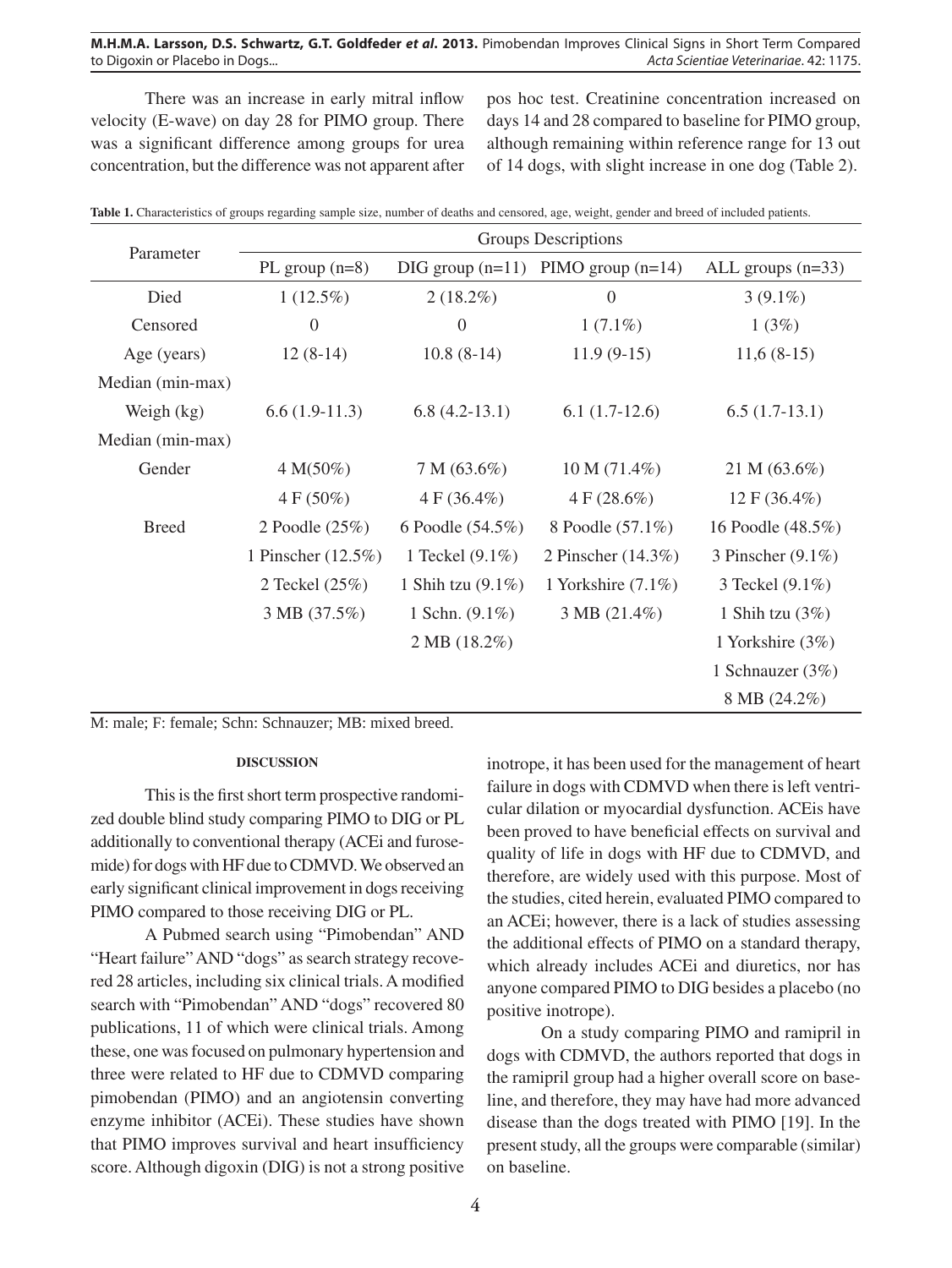**M.H.M.A. Larsson, D.S. Schwartz, G.T. Goldfeder** *et al***. 2013.** Pimobendan Improves Clinical Signs in Short Term Compared to Digoxin or Placebo in Dogs... **Acta Scientiae Veterinariae. 42: 1175.** Acta Scientiae Veterinariae. 42: 1175.

Table 2. Summary of statistics for anamnesis, physical exam, quality of life questionnaire scores, urea, creatinine and mitral inflow velocities measured by Echo-Doppler. HOVET/FMVZ/USP. São Paulo, 2009-2011.

| Within Groups Analysis |                  |                                  |                     |                                    |                     |                                  |                                |                                    |  |  |  |
|------------------------|------------------|----------------------------------|---------------------|------------------------------------|---------------------|----------------------------------|--------------------------------|------------------------------------|--|--|--|
| Variable               | Day              | PL group                         | $p$ value           | DIG group                          | $p$ value           | PIMO group                       | $p$ value                      | Post Hoc Test                      |  |  |  |
|                        |                  |                                  |                     |                                    |                     |                                  |                                | PIMO Group                         |  |  |  |
| Anam. Score            | $\mathbf{0}$     | $3.63 \pm 2.72$                  | $0.11^{*}$          | $3.82 \pm 2.36$                    | $0.17*$             | $2.86 \pm 2.25$                  | $0.002^{**}$                   | $T0 > T14$ £                       |  |  |  |
|                        | $\tau$           | $1.63 \pm 1.85$                  |                     | $1.73 \pm 1.49$                    |                     | $0.93 \pm 1.07$                  |                                |                                    |  |  |  |
|                        | 14               | $1.63 \pm 1.41$                  |                     | $3.36 \pm 5.39$                    |                     | $0.86 \pm 1.10$                  |                                |                                    |  |  |  |
|                        | 28               | $2.63 \pm 4.75$                  |                     | $3.18 \pm 5.40$                    |                     | $1.57 \pm 3.67$                  |                                |                                    |  |  |  |
| PE Score               | $\boldsymbol{0}$ | $7.00 \pm 2.88$                  | $0.57*$             | $7.82 \pm 3.63$                    |                     | $6.14 \pm 1.79$                  | $0.006^{\text{\tiny\it{iii}}}$ | T0>T28 $\mathrm{f}$                |  |  |  |
|                        | 7                | $5.75 \pm 1.75$                  |                     | $6.18 \pm 1.78$                    |                     | $5.00 \pm 1.41$                  |                                |                                    |  |  |  |
|                        | 14               | $6.25 \pm 1.91$                  |                     | $9.55 \pm 8.77$                    | $0.88*$             | $4.64 \pm 1.95$                  |                                |                                    |  |  |  |
|                        | 28               | $8.50 \pm 7.62$                  |                     | $9.36 \pm 8.79$                    |                     | $5.86 \pm 6.35$                  |                                |                                    |  |  |  |
| QoLQ Score             | $\mathbf{0}$     | $8.00 \pm 3.63$                  |                     | $6.18 \pm 2.48$                    |                     | $7.57 \pm 3.80$                  | $0.01^{**}$                    | T0>T7 <sup>£</sup>                 |  |  |  |
|                        | $\tau$           | $4.63 \pm 3.42$                  | $0.08*$             | $4.82 \pm 2.86$                    | $0.10^{#}$          | $3.86 \pm 2.07$                  |                                |                                    |  |  |  |
|                        | 14               | $6.63 \pm 3.74$                  |                     | $8.00 \pm 7.31$                    |                     | $4.64 \pm 3.1$                   |                                |                                    |  |  |  |
|                        | 28               | $5.63 \pm 6.74$                  |                     | $6.18 \pm 7.88$                    |                     | $4.71 \pm 5.24$                  |                                |                                    |  |  |  |
| Ureia                  | $\boldsymbol{0}$ | 78.06±22.32                      |                     | 77.32±47.76 <sup>&amp;</sup>       |                     | 55.05±22.94 <sup>&amp;</sup>     | $0.04^{**}$                    | NS <sup>f</sup>                    |  |  |  |
|                        | $\tau$           | 89.89±61.58                      | $0.69*$             | $91.82 \pm 68.20$ <sup>&amp;</sup> |                     | 70.92±20.23                      |                                |                                    |  |  |  |
|                        | 14               | 87.96±46.03                      |                     | 94.59±59.42 <sup>&amp;</sup>       | $0.25*$             | $72.53 \pm 25.08$                |                                |                                    |  |  |  |
|                        | 28               | 107.59±80.27*                    |                     | 92,91±49.03                        |                     | 74.03±33.44 <sup>&amp;</sup>     |                                |                                    |  |  |  |
| Creatinin              | $\boldsymbol{0}$ | $1.13 \pm 0.45$ <sup>&amp;</sup> | $0.24*$             | $1.10 \pm 0.38$                    |                     | $0.85 \pm 0.30$ <sup>&amp;</sup> | $0.02$ <sup>§*</sup>           | T0 <t14 and="" t28<math="">e</t14> |  |  |  |
|                        | 7                | $1.22 \pm 0.64$ <sup>&amp;</sup> |                     | $1.29 \pm 0.44$                    | $0.40*$             | $1.06 \pm 0.26$                  |                                |                                    |  |  |  |
|                        | 14               | $1.34 \pm 0.70$ <sup>&amp;</sup> |                     | $1.31 \pm 0.39$                    |                     | $1.03 \pm 0.31$                  |                                |                                    |  |  |  |
|                        | 28               | $1.35 \pm 0.76$ <sup>&amp;</sup> |                     | $1.37 \pm 0.52$ <sup>&amp;</sup>   |                     | $1.06 \pm 0.36$                  |                                |                                    |  |  |  |
| E                      | $\mathbf{0}$     | $1.29 \pm 0.32$                  | $0.84$ <sup>§</sup> | $1.20 \pm 0.31$                    |                     | $1.38 \pm 0.24$                  | $0.03$ <sup>§*</sup>           | T0>T28 $e$                         |  |  |  |
|                        | $\tau$           | $1,24\pm0.25$                    |                     | $1.19 \pm 0.32$                    | $0.99$ <sup>§</sup> | $1.31 \pm 0.24$                  |                                |                                    |  |  |  |
|                        | 14               | $1.31 \pm 0.39$ <sup>&amp;</sup> |                     | $1.12 \pm 0.32$                    |                     | $1.28 \pm 0.25$                  |                                |                                    |  |  |  |
|                        | $28\,$           | $1.36 \pm 0.33$                  |                     | $1.13 \pm 0.30$                    |                     | $1.23 \pm 0.17$                  |                                |                                    |  |  |  |
| A                      | $\overline{0}$   | $0.69 \pm 0.12$                  | 0,484               | $0.82 \pm 0.24$                    |                     | $0.70 \pm 0.17$                  | 0,567                          | $_{\rm NS}$                        |  |  |  |
|                        | 7                | $0.76 \pm 0.19$                  |                     | $0.84 \pm 0.24$                    |                     | $0.68 \pm 0.18$                  |                                |                                    |  |  |  |
|                        | 14               | $0.80 \pm 0.25$                  |                     | $0.70 \pm 0.17$                    | $0,24$ <sup>§</sup> | $0.70 \pm 0.14$                  |                                |                                    |  |  |  |
|                        | 28               | $0.77 \pm 0.17$                  |                     | $0.75 \pm 0.15$                    |                     | $0.66 \pm 0.14$                  |                                |                                    |  |  |  |
| E/A                    | $\boldsymbol{0}$ | $1.92 \pm 0.65$                  | $0.62$ <sup>§</sup> | $1.55 \pm 0.51$ <sup>&amp;</sup>   |                     | $2.11 \pm 0.61$                  | $0.68$ <sup>§</sup>            | $_{\rm NS}$                        |  |  |  |
|                        | 7                | $1.74 \pm 0.53$                  |                     | $1.45 \pm 0.32$                    |                     | $2.05 \pm 0.58$                  |                                |                                    |  |  |  |
|                        | 14               | $1.84 \pm 0.87$                  |                     | $1.61 \pm 0.31$                    | $0.18*$             | $1.90 \pm 0.53$                  |                                |                                    |  |  |  |
|                        | $28\,$           | $1.88 \pm 0.72$                  |                     | $1.56 \pm 0.43$                    |                     | $1.93 \pm 0.47$                  |                                |                                    |  |  |  |

Anam.: anamnesis; PE: physical exam; QoLQ: quality of life questionnaire; Cr: creatinine; E: early mitral inflow velocity; A: late mitral inflow velocity; NS: no statistical difference; \*Kruskal-Wallis rank sum test; \*ANOVA for repeated measures; \*Dunn's Multiple Comparisons Test; \*Tukey-Kramer Multiple Comparisons Test; &Shapiro-Wilk - Abnormal distribution; \*Statistical difference.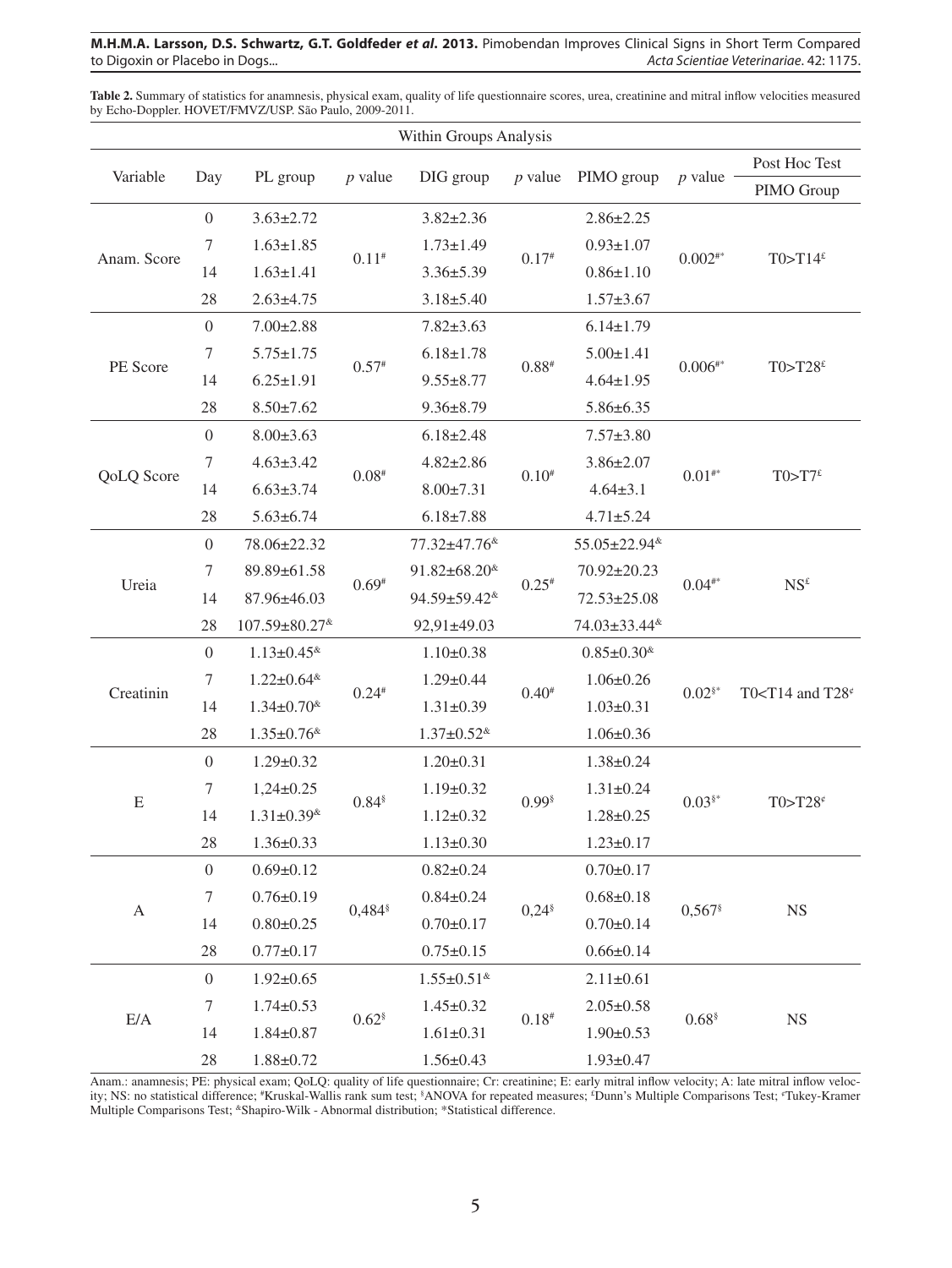In a study published as an abstract that included 15 dogs with CHF secondary to CDMVD receiving furosemide and benazepril or PIMO, the authors subjectively observed a 100% improvement on PIMO group and only 20% on the benazepril group [15].

Previous longer term studies also comparing PIMO and benazepril, observed a longer survival time for PIMO group with median survival of 415 compared to 128 days, respectively [12], and 267 days versus 140 days, respectively [10]. The number of dogs included in the present study and the time of follow-up did not allow for survival analysis.

Dogs with asymptomatic DCMVD presented increase of left ventricular ejection fraction after 30 days therapy with PIMO [16], differently from what was observed in our study in a 28 days follow-up.

The increase in early mitral inflow velocity (E-wave) on day 28 for PIMO group is suggestive of diastolic dysfunction improvement, but this is only one variable related to diastolic function. Accelerated LV isovolumetric relaxation and improved distensibility was observed in an experimental study on pacing induced HF in dogs treated with PIMO [1].

Creatinine concentration increased in PIMO group, although it remained within normal range. This finding is surprising because, another experimental study [11], with Beagles with induced CDMVD, observed increase of both renal blood flow and glomerular filtration rate in the second and fourth weeks using PIMO.

Alterations of renal function were not observed in healthy animals, receiving PIMO for seven days [9] and neither in a study of acute effects of PIMO and furosemide on renin-angiotensin-aldosterone system [18]. On the other hand, on a clinical study comparing effects of PIMO and benazepril, in Cavalier King Charles Spaniel dogs with CDMVD, despite the clinical improvement observed when low doses of furosemide were administered, there was an increase of blood creatinine levels [10]. In the present study, although all the three groups received furosemide, only PIMO group showed increase in blood creatinine between baseline and days 7 and 28. This result must be explored in later studies.

Regarding the exercise intolerance assessment in a QoLQ, we must be aware that the owner evaluation is strongly influenced by the level of exercise that the dog is regularly submitted. We must consider that most of the times, small breed dogs in a more advanced age is probably more sedentary and this fact surely precludes the owner to assess the exercise capacity. A more objective evaluation of the exercise tolerance should be considered in further clinical trials.

Probably because of the small number of animals included in this study, differences in other studied variables were not found. The short-term follow-up of these patients may also have influenced the lack of differences among groups. In agreement with other study [17], further clinical trials are needed to better assess the efficacy and safety of PIMO in dogs with CDMVD. Considering that stronger clinical evidence is needed to guide clinical decisions, longer prospective studies are also needed to compare the effects of DIG and PIMO, as well as to consider the benefits of the use or not of DIG associated with PIMO for dogs in HF due to CDMVD.

## **CONCLUSION**

This short-term study suggests that dogs with CHF caused by CDMVD submitted to conventional therapy (ACEi and furosemide) associated with PIMO show early clinical improvement when compared to those receiving PLA or DIG.

#### SOURCES AND MANUFACTURERS

1 ECAFIX ECG 6, Transform, São Paulo, SP, Brazil.

<sup>2</sup>Radiographic system (FUJI), Fujifilm Medical Corporation, Honshu, Tokyo, Japan.

3 Vivid 7, GE Vingmed Ultrasound AS, Horten Vestfolf, Norway.

4 Doppler Vascular DV610B, Medmega, Franca, SP, Brazil.

5 Clinical Laboratory (Laboratório Clínico), FMVZ, USP, São Paulo, SP, Brazil.

6 PROVET Laboratório de Dosagens Hormonais - I.D.E.), São Paulo, SP, Brazil.

7 Fortekor®, Novartis Santé Animale S.A.S., Huningue, Alsace, France.

8 Lasix®, Sanofi Aventis Farmacêutica Ltda, Suzano, SP, Brazil.

9 Digoxina elixir®, Glaxosmithkline, Rio de Janeiro, RJ, Brazil.

10Vetmedin®, Boehringer Ingelheim Vetmedica Inc., St. Joseph, MO, USA.

11Fórmula Médica Manipulation Pharmacy, São Paulo, SP, Brazil.

*Funding*. This project was financially supported by FAPESP -São Paulo Research Foundation, process number 08/57620-2.

*Ethical Approval***.** The study was approved by the Ethics Committee on animal use at FMVZ-USP (process number 2008/1492).

**Declaration of interest.** The authors report no conflicts of interest. The authors alone are responsible for the content and writing of the paper.